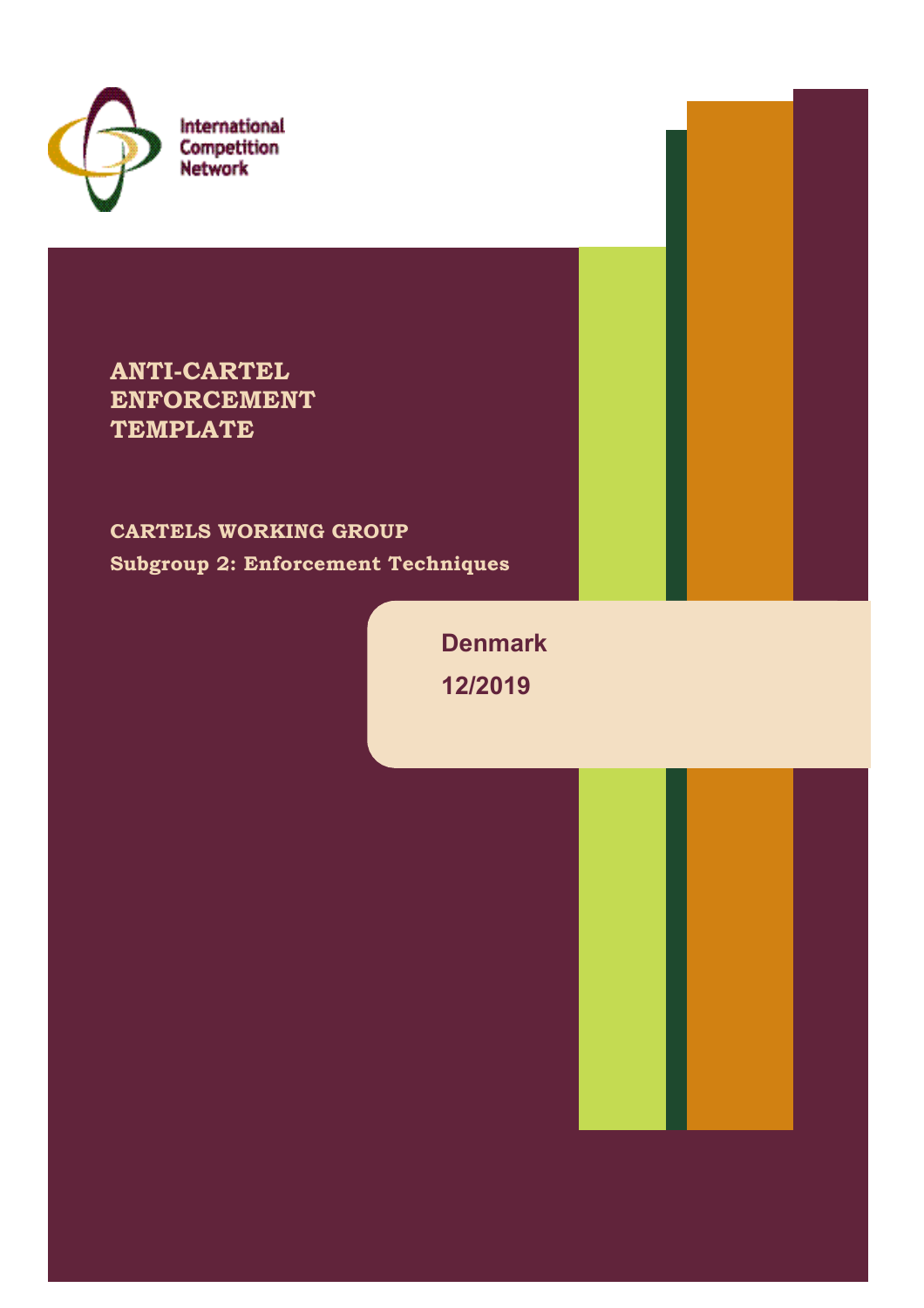#### **ICN ANTI-CARTEL ENFORCEMENT TEMPLATE**

#### **IMPORTANT NOTES:**

**This template is intended to provide information for the ICN member competition agencies about each other's legislation concerning (hardcore) cartels. At the same time the template supplies information for businesses participating in cartel activities about the rules applicable to them; moreover, it enables businesses which suffer from cartel activity to get information about the possibilities of lodging a complaint in one or more jurisdictions.**

**Reading the template is not a substitute for consulting the referenced statutes and regulations. This template should be a starting point only.**

**1. Information on the law relating to cartels**

|      | A. Law(s) covering cartels:                       | Consolidated Competition Act no. 155 of 1 March 2018                                                             |
|------|---------------------------------------------------|------------------------------------------------------------------------------------------------------------------|
|      |                                                   | Homepage address: http://www.kfst.dk/                                                                            |
|      |                                                   | Languages: Danish, English                                                                                       |
|      |                                                   | Penal Code no. 1156 of 20 September 2018                                                                         |
|      |                                                   | Web: https://retsinformation.dk/                                                                                 |
|      |                                                   | Language: Danish                                                                                                 |
|      |                                                   | Procedural rules for criminal cartel cases: Consolidated<br>Administration of Justice Act                        |
|      |                                                   | Web: https://retsinformation.dk/                                                                                 |
|      |                                                   | Language: Danish                                                                                                 |
|      |                                                   |                                                                                                                  |
|      |                                                   |                                                                                                                  |
| B. . | <b>Implementing regulation(s) (if</b><br>$any)$ : | None                                                                                                             |
|      | C. Interpretative guideline(s) (if<br>$any)$ :    | The DCCA publish guidelines. The guidelines are written in<br>Danish, but some of them exist in English as well. |
|      |                                                   | Web (Danish):<br>https://www.kfst.dk/konkurrenceforhold/vejledninger/                                            |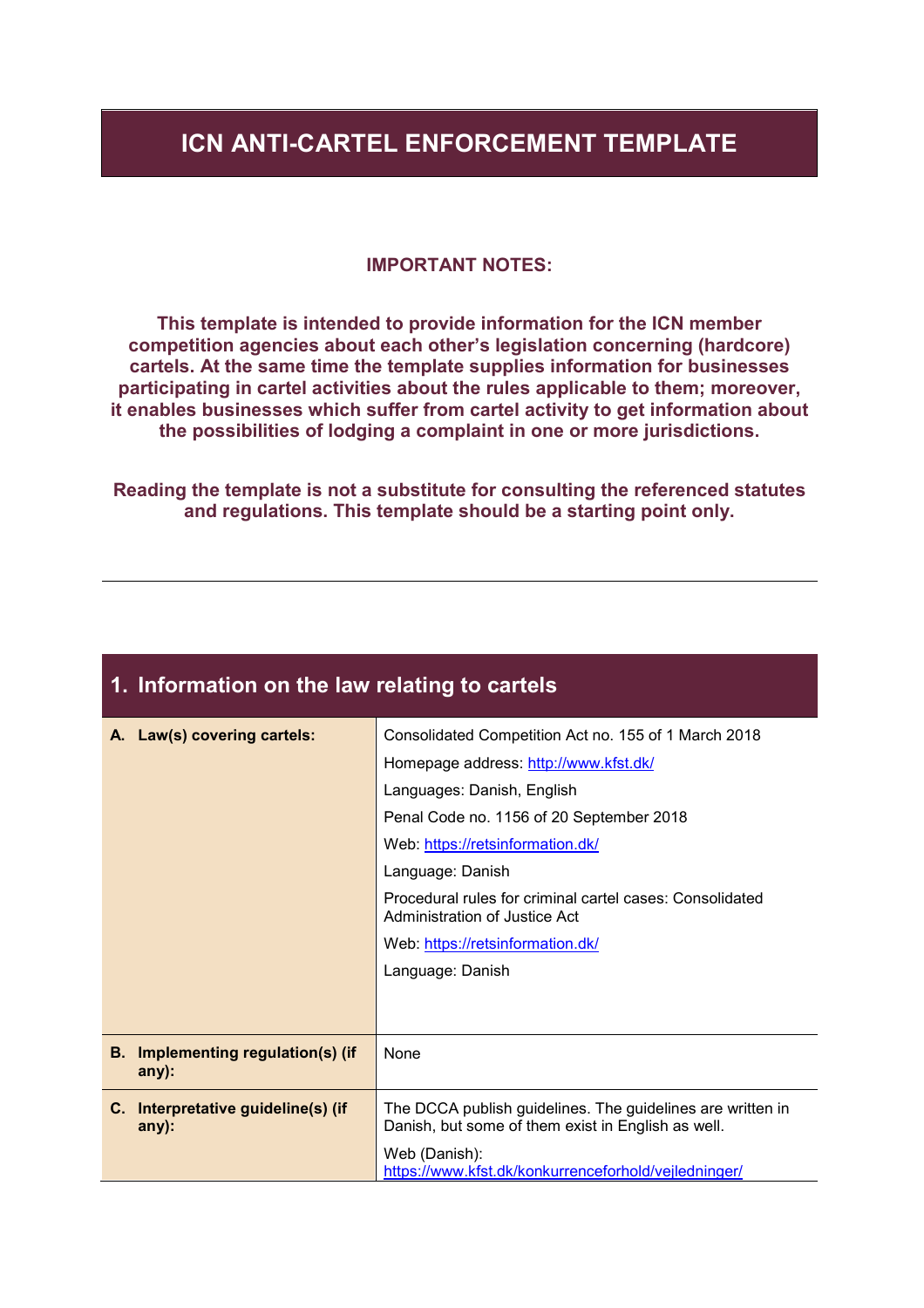|                                             | Web (English):<br>https://www.en.kfst.dk/competition/publications/                               |
|---------------------------------------------|--------------------------------------------------------------------------------------------------|
| D. Other relevant materials (if<br>$any)$ : | The DCCA's homepage at http://www.kfst.dk/ contains<br>information on decisions in cartel cases. |
|                                             | Language: Danish                                                                                 |

| 2. Scope and nature of prohibition on cartels                                                                                                                                                                                                                         |                                                                                                                                                                                                                                                                                                                                                                                                                                                                                                                       |
|-----------------------------------------------------------------------------------------------------------------------------------------------------------------------------------------------------------------------------------------------------------------------|-----------------------------------------------------------------------------------------------------------------------------------------------------------------------------------------------------------------------------------------------------------------------------------------------------------------------------------------------------------------------------------------------------------------------------------------------------------------------------------------------------------------------|
| A. Does your law or case law<br>define the term "cartel"?<br>If not, please indicate the<br>term you use instead.                                                                                                                                                     | Section 6 of the Danish Competition Act, containing the<br>prohibition of cartel activity, uses the term "agreement of<br>concerted practice between undertakings or associations of<br>undertakings, which directly or indirectly has as its purpose or<br>effect to restrict the competition". This term is interpreted in<br>accordance with the decisions of the European Commission<br>and the case law of the European courts. Section 23 (3)<br>specifies cartels, where imprisonment as sanction is possible. |
| <b>B.</b> Does your legislation or case<br>law distinguish between very<br>serious cartel behaviour<br>("hardcore cartels" $-$ e.g.:<br>price fixing, market sharing,<br>bid rigging or production or<br>sales quotas <sup>1</sup> ) and other<br>types of "cartels"? | Yes, see section 23(3), which specifies cartels, where<br>imprisonment as sanction is possible (price fixing, market<br>sharing, bid rigging or production or sales quotas)                                                                                                                                                                                                                                                                                                                                           |
| C. Scope of the prohibition of<br>hardcore cartels:                                                                                                                                                                                                                   | Please see 2.B.                                                                                                                                                                                                                                                                                                                                                                                                                                                                                                       |
| D. Is participation in a hardcore<br>cartel illegal per se <sup>2</sup> ?                                                                                                                                                                                             | In administrative proceedings, participation in a hard-core<br>cartel is per se illegal as a principal rule.<br>Criminal liability is only to impose if the undertakings have<br>acted with the intent or gross negligence (section 23 of the<br>Danish Competition Act).<br>Civil liability (damages) is only to impose if the undertakings<br>have acted with intent or negligence.                                                                                                                                 |
| E. Is participation in a hardcore<br>cartel a civil or administrative                                                                                                                                                                                                 | A combination of all three.                                                                                                                                                                                                                                                                                                                                                                                                                                                                                           |

<sup>&</sup>lt;sup>1</sup> In some jurisdictions these types of cartels – and possibly some others – are regarded as particularly serious violations. These types of cartels are generally referred to as "hardcore cartels". Hereinafter this terminology is used.

 $2^2$  For the purposes of this template the notion of 'per se' covers both 'per se' and 'by object', as these terms are synonyms used in different jurisdictions.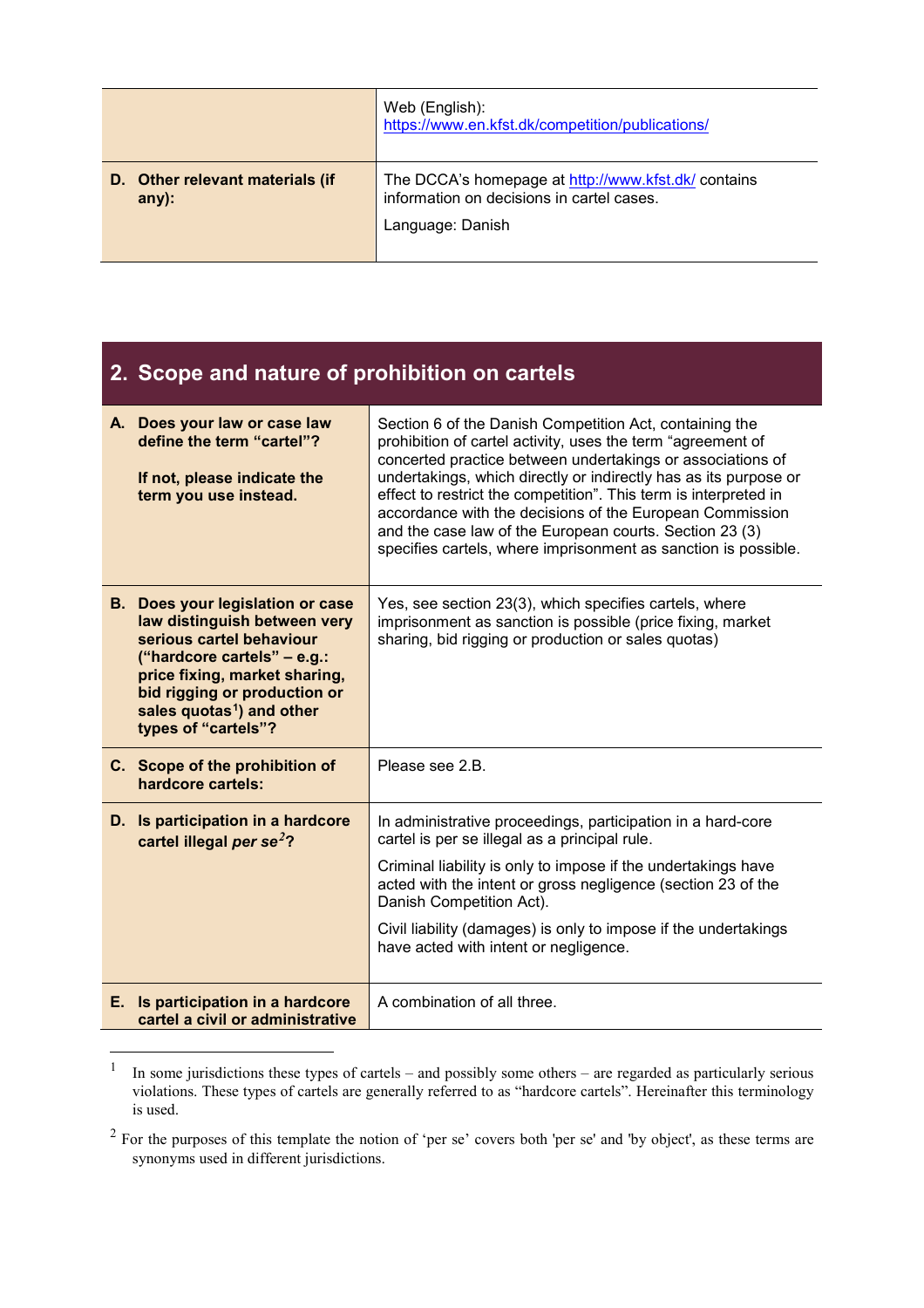|    | 3. Investigating institution(s)                            |                                                                                                                                                                                                                                                                                                     |
|----|------------------------------------------------------------|-----------------------------------------------------------------------------------------------------------------------------------------------------------------------------------------------------------------------------------------------------------------------------------------------------|
| А. | Name of the agency, which<br>investigates cartels:         | Konkurrence- og Forbrugerstyrelsen/Danish Competition and<br>Consumer Authority (administrative procedures)                                                                                                                                                                                         |
|    |                                                            | On behalf of the Danish Competition Council, The Danish<br>Competition and Consumer Authority carries out the<br>preliminary investigations into cartel cases, for example<br>requests for information and dawn raids.                                                                              |
|    |                                                            | On the basis of the investigations the Danish Competition and<br><b>Consumer Authority may</b>                                                                                                                                                                                                      |
|    |                                                            | Decide to dismiss the case                                                                                                                                                                                                                                                                          |
|    |                                                            | Decide to present the case to the Danish Competition<br>$\blacksquare$<br>Council                                                                                                                                                                                                                   |
|    |                                                            | Decide to hand over the case to the Public Prosecutor<br>for Serious Economic and International Crime with the<br>purpose of bringing criminal proceedings                                                                                                                                          |
|    | B. Contact details of the agency:                          | Konkurrence- og Forbrugerstyrelsen/Danish Competition and<br><b>Consumer Authority</b>                                                                                                                                                                                                              |
|    |                                                            | Address: Carl Jacobsens Vej 35, 2500 Valby                                                                                                                                                                                                                                                          |
|    |                                                            | E-mail: kfst@kfst.dk                                                                                                                                                                                                                                                                                |
|    |                                                            | Telephone: +45 4171 5000                                                                                                                                                                                                                                                                            |
|    |                                                            | Fax: +45 4171 5100                                                                                                                                                                                                                                                                                  |
|    |                                                            | Website: http://www.kfst.dk/                                                                                                                                                                                                                                                                        |
|    |                                                            | The Public Prosecutor for Serious Economic and International<br>Crime                                                                                                                                                                                                                               |
|    |                                                            | Address: Kampmannsgade 1, 1604 København V                                                                                                                                                                                                                                                          |
|    |                                                            | E-mail: saoek@ankl.dk                                                                                                                                                                                                                                                                               |
|    |                                                            | Telephone: +45 7268 9000                                                                                                                                                                                                                                                                            |
|    |                                                            | Fax: +45 4515 0119                                                                                                                                                                                                                                                                                  |
|    |                                                            | Website: https://anklagemyndigheden.dk/da/statsadvokaten-<br>for-saerlig-oekonomisk-og-international-kriminalitet                                                                                                                                                                                   |
|    | C. Information point for potential<br>complainants:        | See point 3B above                                                                                                                                                                                                                                                                                  |
|    | <b>D.</b> Contact point where<br>complaints can be lodged: | The Investigation and Cartel Division in DCCA receive<br>complaints regarding potential infringements of the competition<br>rules. It is possible to contact the division by phone or write<br>anonymously through a whistleblower system. The<br>whistleblower system is also available as an app. |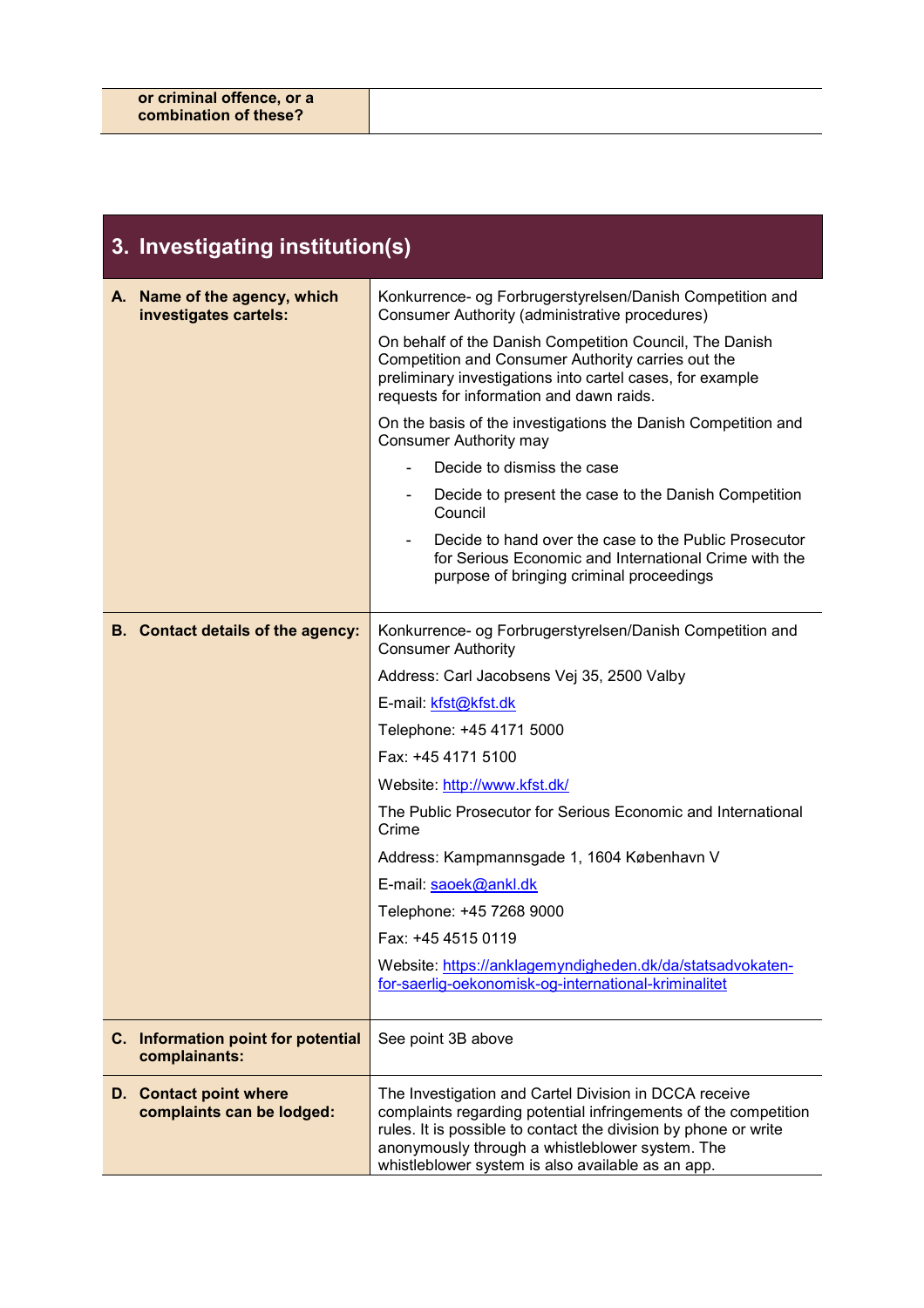|                                                                                                                                                                       | For further information on this matter, see the links bellow.<br>Web (Danish):<br>https://www.kfst.dk/konkurrenceforhold/karteller/kontakt/<br>Web (English): https://www.en.kfst.dk/competition/cartels/ |
|-----------------------------------------------------------------------------------------------------------------------------------------------------------------------|-----------------------------------------------------------------------------------------------------------------------------------------------------------------------------------------------------------|
| E. Are there other authorities<br>which may assist the<br>investigating agency? If yes,<br>please name the authorities<br>and the type of assistance<br>they provide. | The Agency for Governmental IT Services as well as The Danish<br>Tax Authorities may provide technical assistance only in<br>relation to dawn raid procedures and data seizure.                           |

#### **4. Decision-making institution(s)<sup>3</sup> [to be filled in only if this is different from the investigating agency]**

| A. Name of the agency making                                                                                                  | The Danish Competition Council has the power to:                                                                                                                                                                                                                                                                  |
|-------------------------------------------------------------------------------------------------------------------------------|-------------------------------------------------------------------------------------------------------------------------------------------------------------------------------------------------------------------------------------------------------------------------------------------------------------------|
| decisions in cartel cases:                                                                                                    | Make a finding of an infringement<br>$\overline{\phantom{0}}$                                                                                                                                                                                                                                                     |
|                                                                                                                               | Make an order to bring the infringement to an end<br>Ξ.                                                                                                                                                                                                                                                           |
|                                                                                                                               | Make a commitment decision                                                                                                                                                                                                                                                                                        |
|                                                                                                                               | The Danish Competition Council has no power to impose fines.                                                                                                                                                                                                                                                      |
|                                                                                                                               | In order to impose a fine in a cartel case it is required, that the<br>Danish Competition Council decides to hand over the case to<br>the Public Prosecutor for Serious Economic and International<br>Crime (section 3, point 7 of Executive Order no. 980/2015).                                                 |
|                                                                                                                               | The Public Prosecutor for Serious Economic and International<br>Crime decides whether there is enough evidence to bring the<br>case before the courts. Ultimately, the courts take the decision<br>to impose a fine of the undertakings or physical persons as<br>well as imprisonment sanctions in cartel cases. |
| <b>B.</b> Contact details of the agency:                                                                                      | See point 3B above                                                                                                                                                                                                                                                                                                |
| C. Contact point for questions<br>and consultations:                                                                          | See point 3B above                                                                                                                                                                                                                                                                                                |
| D. Describe the role of the<br>investigating agency in the<br>process leading to the<br>sanctioning of the cartel<br>conduct. | See point 4A above                                                                                                                                                                                                                                                                                                |
| E. What is the role of the<br>investigating agency if cartel                                                                  | See point 4A above                                                                                                                                                                                                                                                                                                |

<sup>&</sup>lt;sup>3</sup> Meaning: institution taking a decision on the merits of the case (e.g. prohibition decision, imposition of fine, etc.)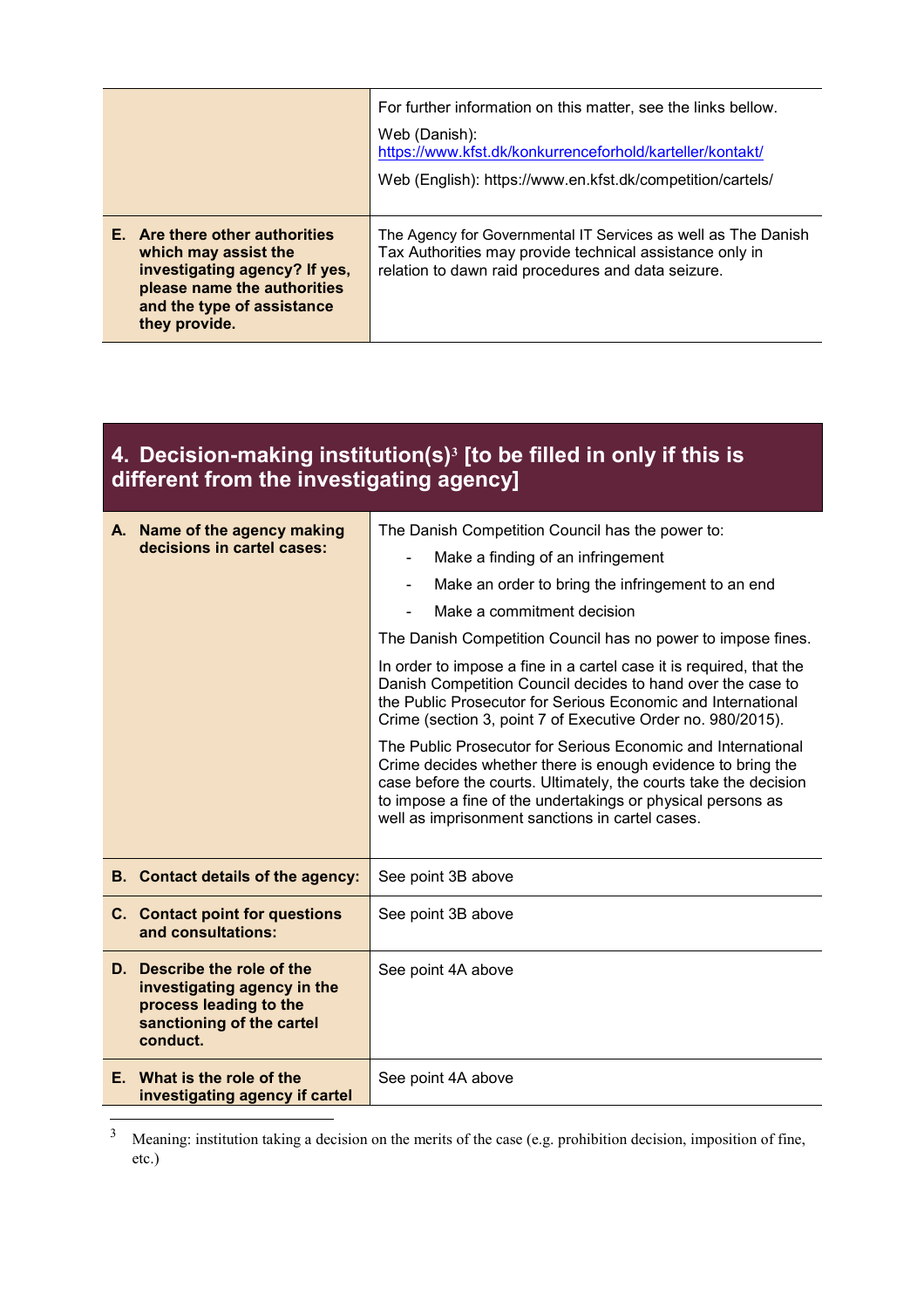#### **5. Handling complaints and initiation of proceedings**

| A. Basis for initiating<br>investigations in cartel cases:                                                                                                                        | Complaint, ex officio, notification and reference from the<br>European Commission, reference from other Competition<br>Authorities and leniency applications.                                         |
|-----------------------------------------------------------------------------------------------------------------------------------------------------------------------------------|-------------------------------------------------------------------------------------------------------------------------------------------------------------------------------------------------------|
| <b>B.</b> Are complaints required to be<br>made in a specific form (e.g. by<br>phone, in writing, on a form,<br>$etc.$ )?                                                         | No                                                                                                                                                                                                    |
| C. Legal requirements for lodging<br>a complaint against a cartel:                                                                                                                | None                                                                                                                                                                                                  |
| D. Is the investigating agency<br>obliged to take action on each<br>complaint that it receives or<br>does it have discretion in this<br>respect?                                  | According to section 15 of the Danish Competition Act, the<br>Danish Competition and Consumer Authority has a wide<br>discretion to decide whether to take action on a complaint that<br>it receives. |
| E. If the agency intends not to<br>pursue a complaint, is it<br>required to adopt a decision<br>addressed to the complainant<br>explaining its reasons?                           | Yes, a formal decision under section 15 of the Danish<br>Competition Act must be made.                                                                                                                |
| F. Is there a time limit counted<br>from the date of receipt of a<br>complaint by the competition<br>agency for taking the decision<br>on whether to investigate or<br>reject it? | No                                                                                                                                                                                                    |

#### **6. Leniency policy<sup>4</sup>**

**A. What is the official name of your leniency policy (if any)?** The Danish leniency policy has no official name. The policy is part of The Competition Act (section 23a). The Authority can only give leniency in cartel cases.

<sup>4</sup> For the purposes of this template the notion of 'leniency' covers both full leniency and a reduction in the sanction or fines. Moreover, for the purposes of this template terms like 'leniency' 'amnesty' and 'immunity' are considered as synonyms.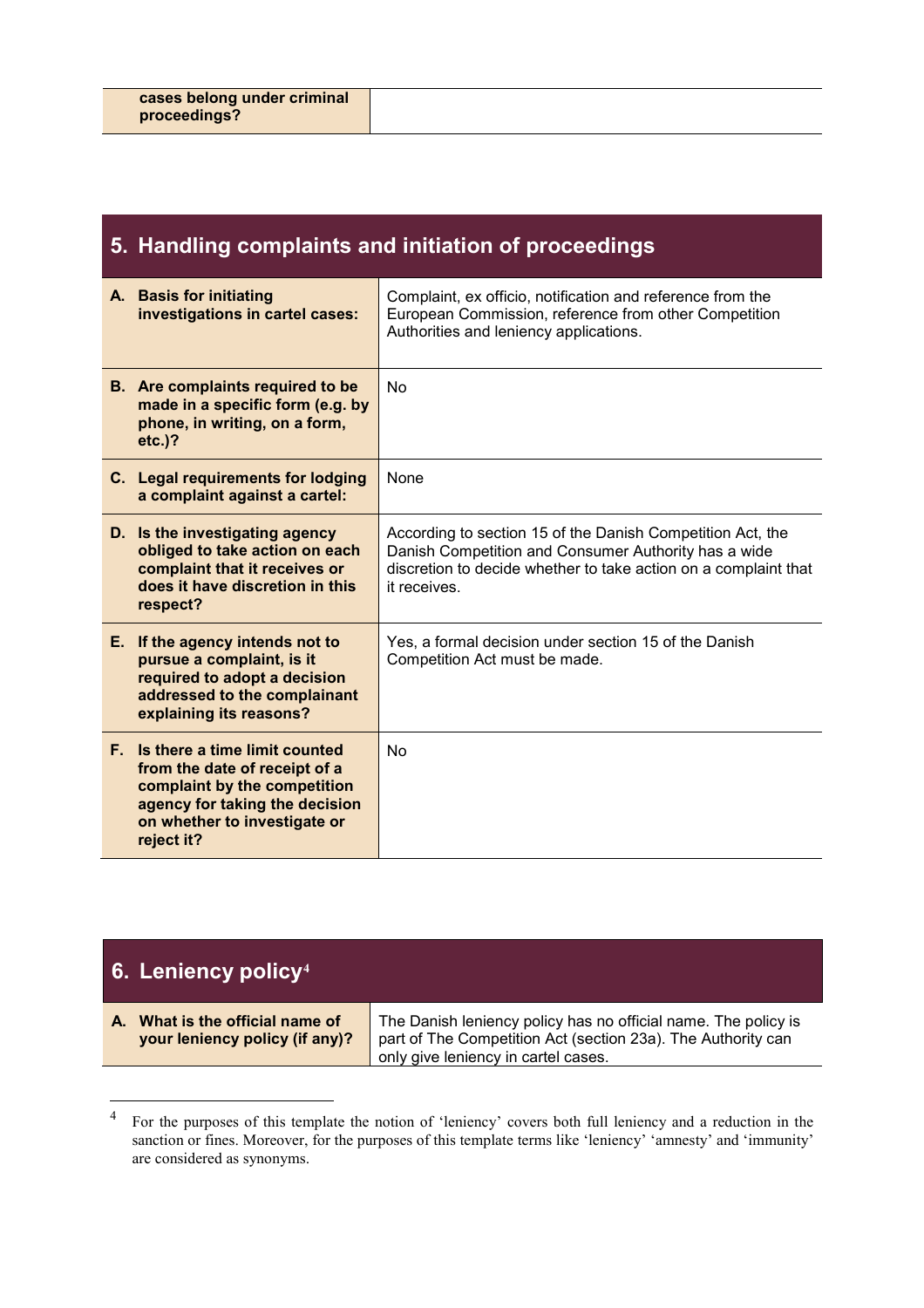| <b>B.</b> Does your jurisdiction offer<br>full leniency as well as partial<br>leniency (i.e. reduction in the<br>sanction / fine), depending on<br>the case?                                                                                     | Yes                                                                                                                                                                                                                                                                                                                                                                                                                                                                                                                                                                                                   |
|--------------------------------------------------------------------------------------------------------------------------------------------------------------------------------------------------------------------------------------------------|-------------------------------------------------------------------------------------------------------------------------------------------------------------------------------------------------------------------------------------------------------------------------------------------------------------------------------------------------------------------------------------------------------------------------------------------------------------------------------------------------------------------------------------------------------------------------------------------------------|
| C. Who is eligible for full<br>leniency?                                                                                                                                                                                                         | Only the first one to come forward is eligible for full leniency.                                                                                                                                                                                                                                                                                                                                                                                                                                                                                                                                     |
| D. Is eligibility for leniency<br>dependent on the enforcing<br>agency having either no<br>knowledge of the cartel or<br>insufficient knowledge of the<br>cartel to initiate an<br>investigation?                                                | In accordance with the EC Model Leniency Programme (MLP)                                                                                                                                                                                                                                                                                                                                                                                                                                                                                                                                              |
| In this context, is the date<br>(the moment) at which<br>participants in the cartel<br>come forward with<br>information (before or after<br>the opening of an<br>investigation) of any<br>relevance for the outcome of<br>leniency applications? |                                                                                                                                                                                                                                                                                                                                                                                                                                                                                                                                                                                                       |
| E. Who can be a beneficiary of<br>the leniency program<br>(individual / businesses)?                                                                                                                                                             | Both individuals and businesses can be a beneficiary of the<br>leniency programme.                                                                                                                                                                                                                                                                                                                                                                                                                                                                                                                    |
| F. What are the conditions of<br>availability of full leniency:                                                                                                                                                                                  | The applicant must be the first to approach the authorities<br>about the cartel. The applicant shall provide information about<br>the cartel not previously in the procession of the authority. This<br>information shall give the authorities occasion either                                                                                                                                                                                                                                                                                                                                        |
|                                                                                                                                                                                                                                                  | to undertake an inspection, a search or inform the police,                                                                                                                                                                                                                                                                                                                                                                                                                                                                                                                                            |
|                                                                                                                                                                                                                                                  | or to confirm that there has been an infringement of the Danish<br>Competition Act in the form of a cartel (an inspection or search<br>has already taken place).                                                                                                                                                                                                                                                                                                                                                                                                                                      |
|                                                                                                                                                                                                                                                  | The applicant shall cooperate with the authorities throughout<br>the procedure. The applicant shall have ended his participation<br>in the cartel at the time of application for leniency. The<br>applicant must not have taken steps to coerce one or more<br>undertakings to join the cartel.                                                                                                                                                                                                                                                                                                       |
| G. What are the conditions of<br>availability of partial leniency<br>(such as reduction of<br>sanction / fine /<br>imprisonment):                                                                                                                | The applicant is not the first in a particular cartel that<br>approaches the authorities. The information that the applicant<br>provides about the cartel must contain significant added value<br>for the authorities as compared to the information already in<br>the possession of the authorities. The applicant shall cooperate<br>with the authorities throughout the procedure. The applicant<br>shall have ended his participation in the cartel at the time of<br>application for leniency. The applicant must not have taken<br>steps to coerce one or more undertakings to join the cartel. |
| H. Obligations for the<br>beneficiary after the leniency<br>application has been                                                                                                                                                                 | The beneficiary must have ceased to participate in the cartel<br>when he submits the application for leniency. He must<br>cooperate faithfully, fully and effectively throughout the case.                                                                                                                                                                                                                                                                                                                                                                                                            |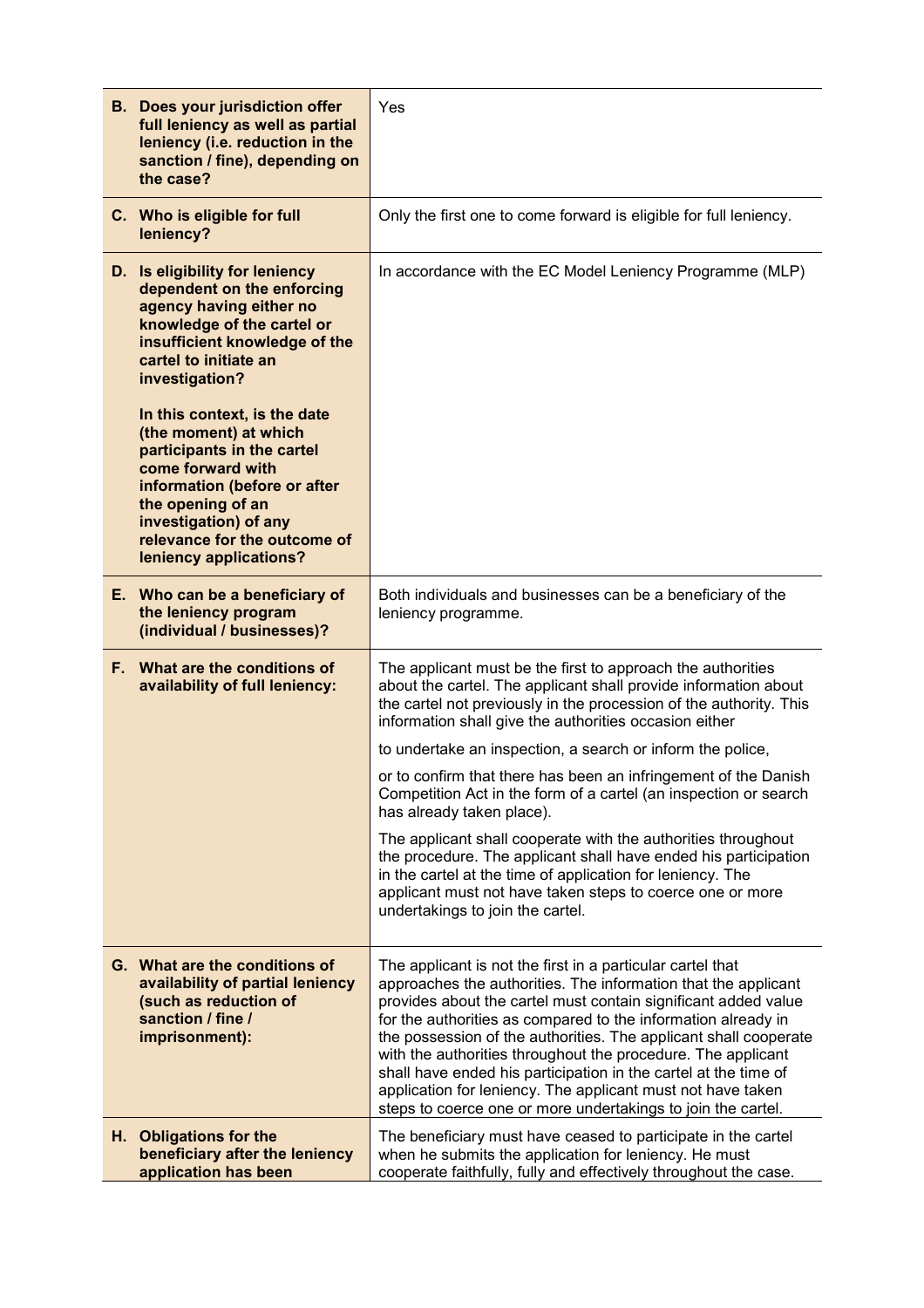| accepted:                                                                                                                                                                                                                                        | He must present all information and all evidence about the<br>cartel to which he has access to, is in possession of and by<br>reasonable means can obtain. At any time, the beneficiary<br>must give a prompt answer to questions from the authorities.<br>The beneficiary must not give incorrect or misleading<br>information, suppress factual details or distort the information<br>given. He must not draw the attention of the other cartel<br>participants to the fact that an application has been submitted<br>(e.g. by approaching the other participants or through a press<br>announcement). However, this applies only until the authorities<br>have told the other cartel participants that they are<br>investigating the cartel through an inspection or a search. |
|--------------------------------------------------------------------------------------------------------------------------------------------------------------------------------------------------------------------------------------------------|-----------------------------------------------------------------------------------------------------------------------------------------------------------------------------------------------------------------------------------------------------------------------------------------------------------------------------------------------------------------------------------------------------------------------------------------------------------------------------------------------------------------------------------------------------------------------------------------------------------------------------------------------------------------------------------------------------------------------------------------------------------------------------------|
| <b>Are there formal</b><br>L.<br>requirements to make a<br>leniency application?                                                                                                                                                                 | No, the applicant can contact the DCCA's leniency officers by<br>e-mail to stko@kfst.dk, mwp@kfst.dk or avl@kfst.dk. The<br>leniency officers can also be contacted by telephone or in<br>person. The application is not fulfilled until the DCCA has<br>gotten valuable information about the cartel from the applicant.                                                                                                                                                                                                                                                                                                                                                                                                                                                         |
| J. Are there distinct procedural<br>steps within the leniency<br>program?                                                                                                                                                                        | Yes, the authority that receives the application shall issue an<br>acknowledgement of receipt. The competent authority shall<br>issue a conditional assurance containing a statement of<br>whether the application satisfies the requirements for leniency,<br>and stating whether at this point there is reason to reject the<br>application because the requirements are not satisfied. When a<br>final examination and assessment has taken place, the<br>competent authority shall indicate whether the applicant<br>satisfies the requirements for leniency and, if so, grant leniency<br>in accordance with the conditional assurance issued to the<br>applicant.                                                                                                           |
| K. At which time during the<br>application process is the<br>applicant given certainty with<br>respect to its eligibility for<br>leniency, and how is this<br>done?                                                                              | See section J.                                                                                                                                                                                                                                                                                                                                                                                                                                                                                                                                                                                                                                                                                                                                                                    |
| L. What is the legal basis for the<br>power to agree to grant<br>leniency? Is leniency granted<br>on the basis of an agreement<br>or is it laid down in a (formal)<br>decision? Who within the<br>agency decides about<br>leniency applications? | Section 23a in the Competition Act is the legal basis for the<br>power to grant leniency. The granting of leniency is a formal<br>decision. The leniency officers decide about the leniency<br>applications.                                                                                                                                                                                                                                                                                                                                                                                                                                                                                                                                                                      |
| M. Do you have a marker<br>system? If yes, please<br>describe it.                                                                                                                                                                                | Yes, according to Section 23a (6) a preliminary application for<br>leniency can be submitted. The preliminary application shall be<br>finalized within the time limit determined by the competent<br>authority. If the preliminary application is finalized within the<br>time limit, the application is deemed to have been submitted at<br>the date of submission of the preliminary application.                                                                                                                                                                                                                                                                                                                                                                               |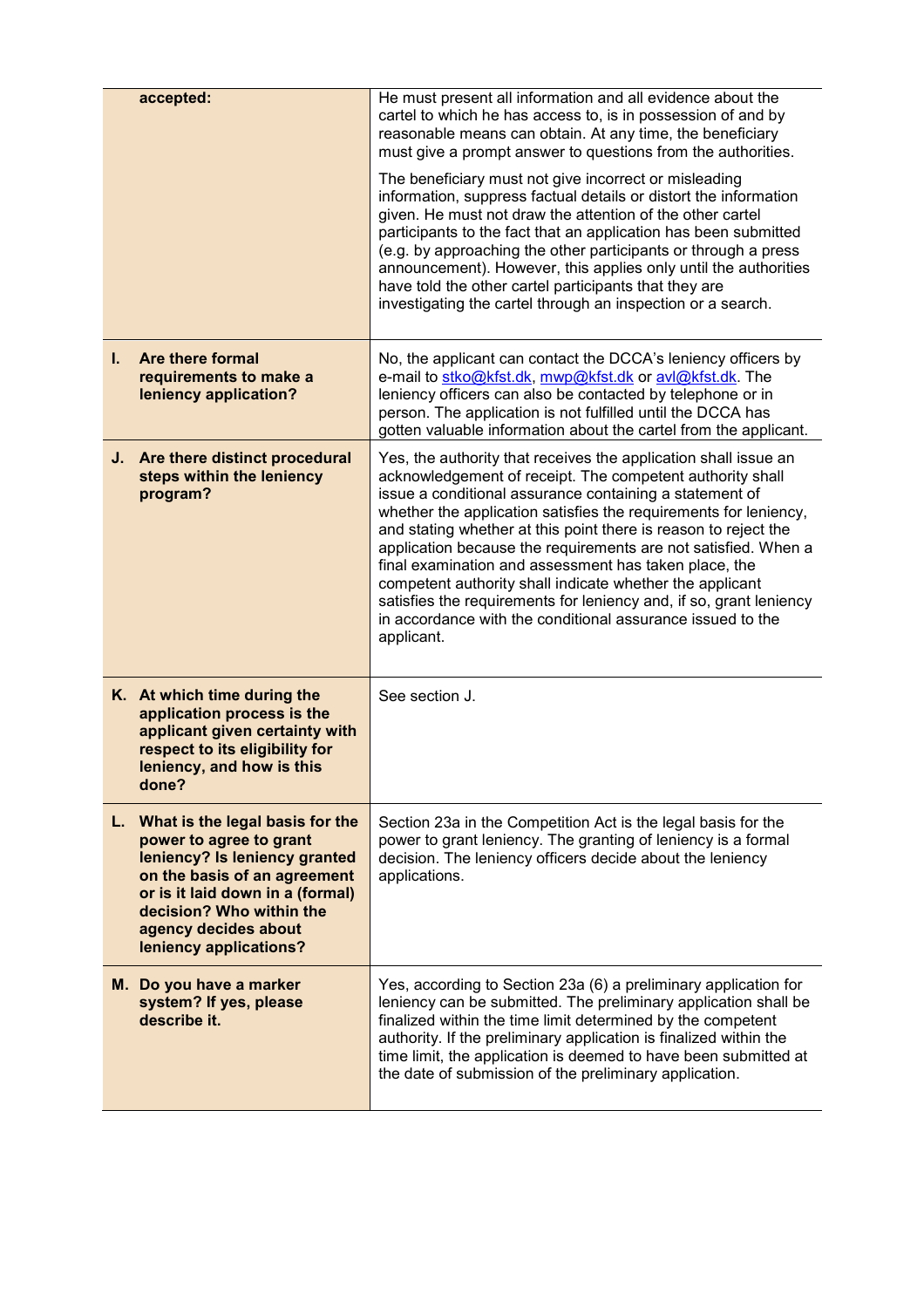|    | N. Does the system provide for<br>any extra credit <sup>5</sup> for<br>disclosing additional<br>violations?                                                                                                           | <b>No</b>                                                                                                                                                                                                                                                                  |
|----|-----------------------------------------------------------------------------------------------------------------------------------------------------------------------------------------------------------------------|----------------------------------------------------------------------------------------------------------------------------------------------------------------------------------------------------------------------------------------------------------------------------|
|    | O. Is the agency required to<br>keep the identity of the<br>beneficiary confidential? If<br>yes, please elaborate.                                                                                                    | No, but the agency will try to keep the identity confidential for<br>as long as possible.                                                                                                                                                                                  |
|    | P. Is there a possibility of<br>appealing an agency's<br>decision rejecting a leniency<br>application?                                                                                                                | No, but the rejected applicant can raise the question in court.                                                                                                                                                                                                            |
|    | Q. Contact point where a<br>leniency application can be<br>lodged:                                                                                                                                                    | Konkurrence- og Forbrugerstyrelsen (DCCA), Carl Jacobsens<br>Vej 35, 2500 Valby or stko@kfst.dk, mwp@kfst.dk or<br>avl@kfst.dk                                                                                                                                             |
|    | R. Does the policy address the<br>possibility of leniency being<br>revoked? If yes, describe the<br>circumstances where<br>revocation would occur. Can<br>an appeal be made against a<br>decision to revoke leniency? | It is possible to revoke a leniency application. However, the<br>case material which the applicant has provided to the DCCA<br>will not be handed back but will remain in the possession of the<br>authority and will contribute to the case handling in the<br>authority. |
| S. | Does your policy allow for<br>"affirmative leniency", that is<br>the possibility of the agency<br>approaching potential<br>leniency applicants?                                                                       | No                                                                                                                                                                                                                                                                         |
|    | T. Does your authority have<br>rules to protect leniency<br>material from disclosure? If<br>yes, please elaborate.                                                                                                    | Same rules apply as for access to file in general. However, the<br>DCCA will go far in its efforts to exclude leniency material from<br>disclosure.                                                                                                                        |

|    | 7. Settlement                                                                    |                                                                                                                                                                                                                                                     |
|----|----------------------------------------------------------------------------------|-----------------------------------------------------------------------------------------------------------------------------------------------------------------------------------------------------------------------------------------------------|
| А. | Does your competition<br>regime allow settlement?<br>If yes, please indicate its | We allow settlements. However, in Denmark all penalties are<br>criminal by nature. Therefore, settlement agreements are<br>agreed to between the Public Prosecutor and the offender, and<br>fines which are imposed in accordance with a settlement |
| В. | public availability!<br><b>Which types of restrictive</b>                        | agreement are also criminal penalties.<br>The settlement procedure may be applied to all kinds of                                                                                                                                                   |

<sup>5</sup> Also known as: "leniency plus", "amnesty plus" or "immunity plus". This category covers situations where a leniency applicant, in order to get as lenient treatment as possible in a particular case, offers to reveal information about participation in another cartel distinct from the one which is the subject of its first leniency application.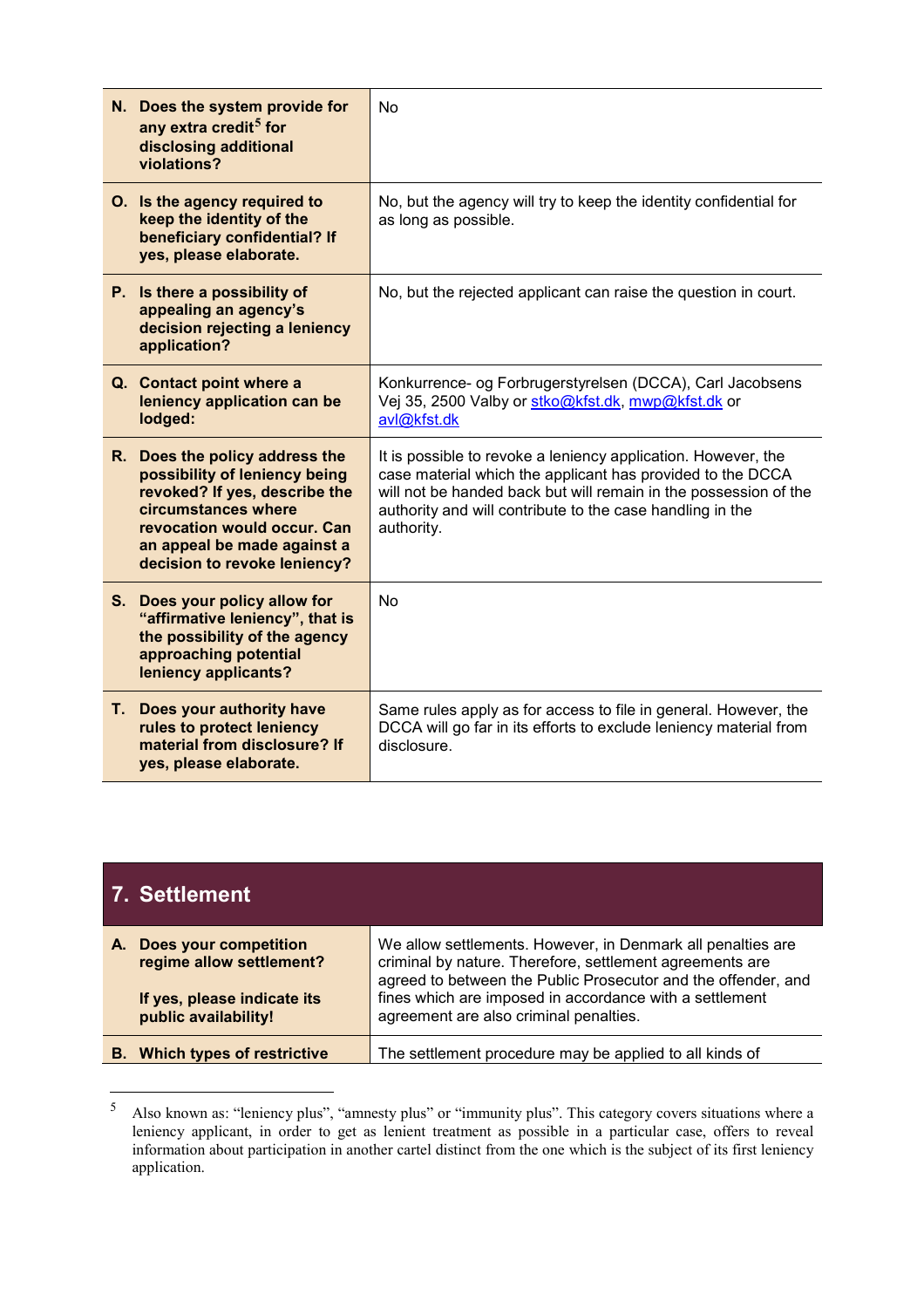| agreements are eligible for<br>settlement?                                                               | violation of the Competition Act.                                                                                                                                                                                                                                                                                                                                                                                                                                                                                                 |
|----------------------------------------------------------------------------------------------------------|-----------------------------------------------------------------------------------------------------------------------------------------------------------------------------------------------------------------------------------------------------------------------------------------------------------------------------------------------------------------------------------------------------------------------------------------------------------------------------------------------------------------------------------|
| C. What is the reward of the<br>settlement for the parties?                                              | The settlement procedure means that the case can be closed<br>in a faster and smoother way than through court proceedings.<br>Normally, the parties also get a reduction of the fine, but this<br>depends of the concrete circumstances.                                                                                                                                                                                                                                                                                          |
| D. May a reduction for settling<br>be cumulated with a leniency<br>reward?                               | We have never had such a case, but in principle this could<br>happen.                                                                                                                                                                                                                                                                                                                                                                                                                                                             |
| E. List the criteria (if there is<br>any) determining the cases<br>which are suitable for<br>settlement. |                                                                                                                                                                                                                                                                                                                                                                                                                                                                                                                                   |
| F. Describe briefly the system!                                                                          | As mentioned above (section A) all penalties in Denmark are<br>criminal by nature. It is the courts that impose fines and this<br>happens after prosecution from The State Prosecutor for<br>Serious Economic and International Crime (SEIC).                                                                                                                                                                                                                                                                                     |
|                                                                                                          | The SEIC also has the power to impose fines, if the offender<br>agrees to a settlement. Such fines are also criminal penalties.                                                                                                                                                                                                                                                                                                                                                                                                   |
|                                                                                                          | As an exemption The Danish Competition and Consumer<br>Authority (DCCA) can issue an administrative notice of a fine in<br>cases in which the maximum penalty is a fine. This can only be<br>done with the consent of SEIC. In these situations, the case<br>may be settled without a trial if the offender admits being guilty<br>and is willing to pay the fine within a specified time limit. If the<br>offender does not agree to pay the fine suggested by the<br>DCCA, the case is handled by the Court in the first place. |
|                                                                                                          | Although the term is "an administrative notice of a fine", such<br>fines are also criminal penalties. This is due to the fact, that the<br>DCCA in these situations handles the case instead of (by<br>delegation from) SEIC/the courts.                                                                                                                                                                                                                                                                                          |
|                                                                                                          | With the exception of cases which result in an administrative<br>notice of a fine, the DCCA hands over the case to the<br>prosecution for criminal proceedings. When doing so, the<br>DCCA recommends a level for the fine to the prosecution.<br>However, it is for the courts to decide the final amount of the<br>fine. When the case is handled by the court, it is no longer<br>possible to decide the case by settlement.                                                                                                   |
| F. Describe the procedural<br>efficiencies of your<br>settlement system!                                 | See section C.                                                                                                                                                                                                                                                                                                                                                                                                                                                                                                                    |
| G. Does a settlement necessitate<br>that the parties acknowledge<br>their liability for the violation?   | Yes.                                                                                                                                                                                                                                                                                                                                                                                                                                                                                                                              |
| H. Is there a possibility for<br>settled parties to appeal a<br>settlement decision at court?            | Yes, in principle. However, in practice this does not make any<br>sense since the settlement procedure is the alternative to court<br>proceedings. Therefore, if the parties cannot agree to a<br>settlement (e.g. because they cannot acknowledge their guilt),<br>the case will have to go court.                                                                                                                                                                                                                               |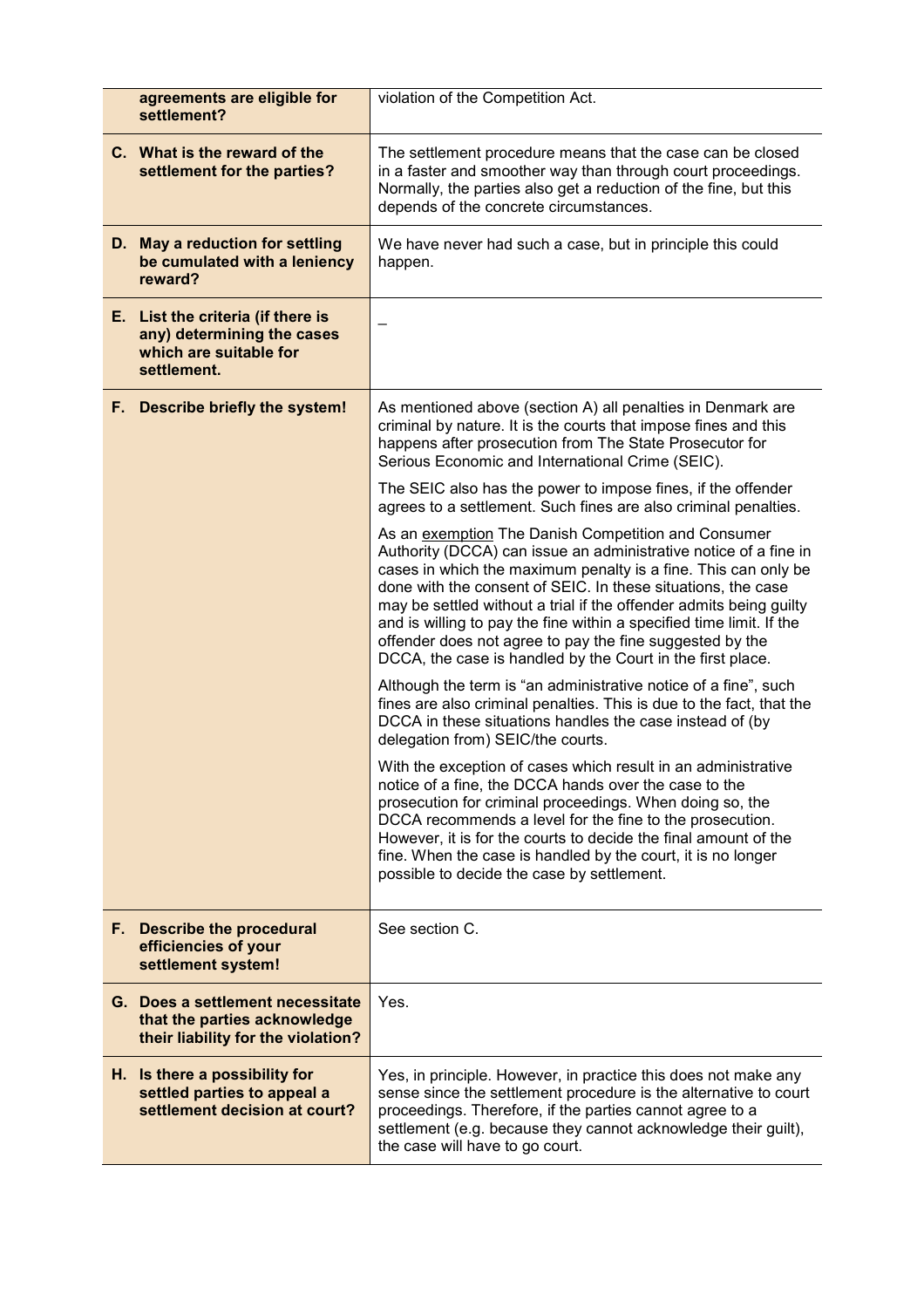# **8. Commitment**

|    | A. Does your competition<br>regime allow the possibility of<br>commitment?<br>If yes, please indicate its                                                             | Yes, following section 16a of the Danish Competition Act.<br>The Danish Competition Act:<br>https://www.retsinformation.dk/Forms/R0710.aspx?id=199825                                                                                                                                                                                                                                                                                                                                                                                                                                                                                                                                                                                           |
|----|-----------------------------------------------------------------------------------------------------------------------------------------------------------------------|-------------------------------------------------------------------------------------------------------------------------------------------------------------------------------------------------------------------------------------------------------------------------------------------------------------------------------------------------------------------------------------------------------------------------------------------------------------------------------------------------------------------------------------------------------------------------------------------------------------------------------------------------------------------------------------------------------------------------------------------------|
|    | public availability!                                                                                                                                                  | Guidance paper: Vejledning om Processor i konkurrencesager:<br>https://www.kfst.dk/media/53559/processer-i-<br>konkurrencesager-vejledning-2018.pdf                                                                                                                                                                                                                                                                                                                                                                                                                                                                                                                                                                                             |
|    | <b>B.</b> Which types of restrictive<br>agreements are eligible for<br>commitment?<br>Are there commitments which<br>are excluded from the<br>commitment possibility? | In violation of section 6 or section 11 of the Danish Competition<br>Act, the DCCA has an opportunity to assess whether a<br>prohibition decision or a commitment decision will be the best<br>option with regard to effective competition. The DCCA alone<br>chooses the type of decision to be taken, - if the parties offer<br>commitments.                                                                                                                                                                                                                                                                                                                                                                                                  |
|    |                                                                                                                                                                       | The DCCA will, in every case, make a specific assessment of<br>whether the commitments would be a suitable solution.                                                                                                                                                                                                                                                                                                                                                                                                                                                                                                                                                                                                                            |
|    |                                                                                                                                                                       | Not all cases are suitable for commitments pls. see below,<br>section C.                                                                                                                                                                                                                                                                                                                                                                                                                                                                                                                                                                                                                                                                        |
|    | C. List the criteria (if there are<br>any) determining the cases<br>which are suitable for<br>commitment.                                                             | The DCCA will, in every case, make a specific assessment of<br>whether the commitments would be a suitable solution. Cases<br>completed by commitment will not subsequently be sent to the<br>Public Prosecutor for Serious Economic and International<br>Crime for the purpose of punishment. Therefore, not all cases<br>are suitable to be concluded by commitment. The DCCA will<br>only accept a commitment solution, if such an approach would<br>be resource-saving for the Agency, and the case is not<br>considered to be of a nature that it should be prosecuted, or<br>that the case raises fundamental questions, that can<br>appropriately be clarified. A serious infringement can never be<br>subject to a commitment decision. |
|    | D. Describe, which types of<br>commitments are available<br>under your competition law!                                                                               | The DCCA distinguish between structural and behavioural<br>commitments.                                                                                                                                                                                                                                                                                                                                                                                                                                                                                                                                                                                                                                                                         |
|    | E. Describe briefly the system!                                                                                                                                       | The parties initiate commitment.                                                                                                                                                                                                                                                                                                                                                                                                                                                                                                                                                                                                                                                                                                                |
|    |                                                                                                                                                                       | It is important that the commitment is offered early in the<br>process, i.e., before the DCCA has conducted any in-depth<br>investigation. The commitment must also fully meet the<br>DCCA's concerns.                                                                                                                                                                                                                                                                                                                                                                                                                                                                                                                                          |
| L. | Does a commitment decision<br>necessitate that the parties<br>acknowledge their liability for<br>the violation?                                                       | <b>No</b>                                                                                                                                                                                                                                                                                                                                                                                                                                                                                                                                                                                                                                                                                                                                       |
|    | J. Describe how your authority<br>monitors the parties'<br>compliance to the<br>commitments.                                                                          | By supervising and by statements from the company.<br>At divestments, by the use of a trustee.                                                                                                                                                                                                                                                                                                                                                                                                                                                                                                                                                                                                                                                  |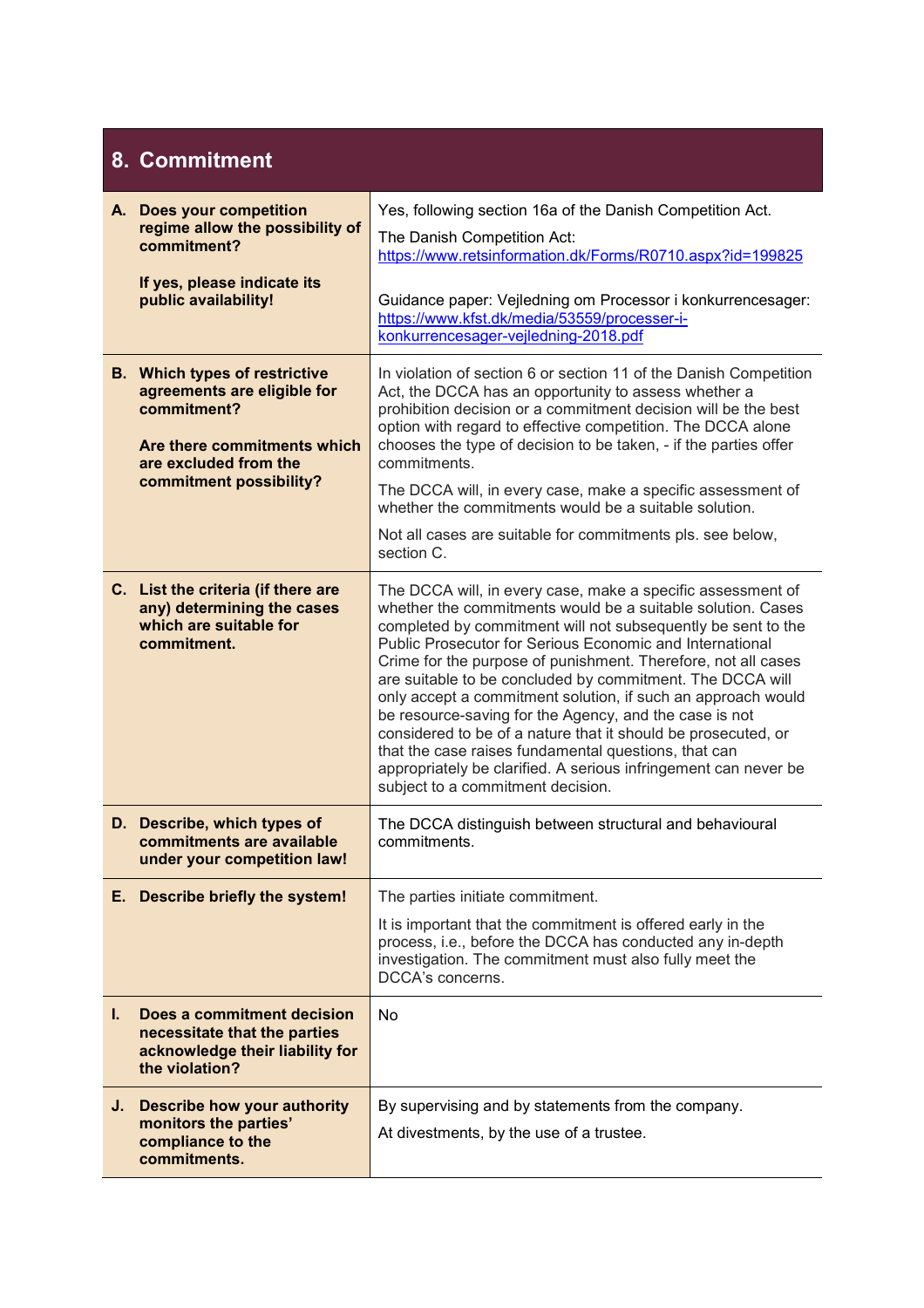Yes, in principle a decision can always be appealed to a higher court.

### **9. Investigative powers of the enforcing institution(s)<sup>6</sup>**

|    | A. Briefly describe the<br>investigative measures<br>available to the enforcing<br>agency such as requests for<br>information, searches/raids <sup>7</sup> ,<br>electronic or computer<br>searches, expert opinion,<br>etc. and indicate whether<br>such measures requires a<br>court warrant. | The enforcing agency has the power to:<br>Make requests for information (section 17 of the<br>Danish Competition Act)<br>Make searches/raids - requires a court warrant<br>(section 18 of the Danish Competition Act)<br>The agency can make digital aquisitions during a raid. |
|----|------------------------------------------------------------------------------------------------------------------------------------------------------------------------------------------------------------------------------------------------------------------------------------------------|---------------------------------------------------------------------------------------------------------------------------------------------------------------------------------------------------------------------------------------------------------------------------------|
|    | <b>B.</b> Can private locations, such<br>as residences, automobiles,<br>briefcases and persons be<br>searched, raided or<br>inspected? Does this require<br>authorisation by a court?                                                                                                          | Under national law private premises cannot be searched by the<br>DCCA.                                                                                                                                                                                                          |
|    | C. May evidence not falling<br>under the scope of the<br>authorisation allowing the<br>inspection be seized / used<br>as evidence in another<br>case? If yes, under which<br>circumstances (e.g. is a<br>post-search court warrant<br>needed)?                                                 | Probably, the agency is investigating its possibilities.                                                                                                                                                                                                                        |
| D. | Have there been significant<br>legal challenges to your use<br>of investigative measures<br>authorized by the courts? If<br>yes, please briefly describe<br>them.                                                                                                                              | <b>No</b>                                                                                                                                                                                                                                                                       |

<sup>6</sup> "Enforcing institutions" may mean either the investigating or the decision-making institution or both.

<sup>7</sup> "Searches/raids" means all types of search, raid or inspection measures.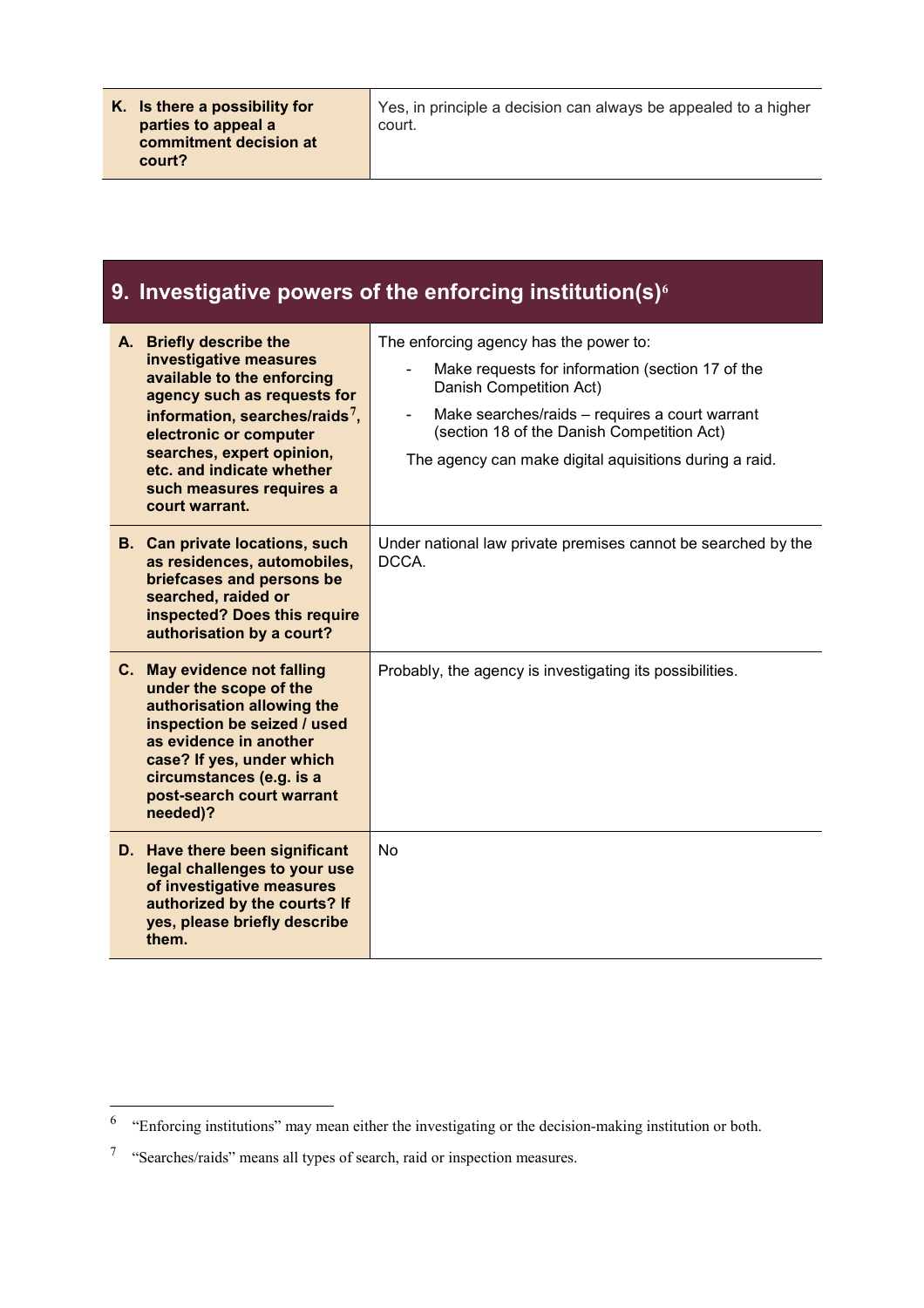## **10. Procedural rights of businesses / individuals**

| Key rights of defence in<br>A.<br>cartel cases:                                                                                                                                                                                                              | Access to files according to part 4 of the Danish Public<br>Administration Act.                                                                                                                                                                                                                                          |
|--------------------------------------------------------------------------------------------------------------------------------------------------------------------------------------------------------------------------------------------------------------|--------------------------------------------------------------------------------------------------------------------------------------------------------------------------------------------------------------------------------------------------------------------------------------------------------------------------|
| Please indicate the relevant<br>legal provisions.                                                                                                                                                                                                            | Right to consultation according to part 5 of the Public<br>Administration Act and section 15a of the Danish Competition<br>Act.                                                                                                                                                                                          |
|                                                                                                                                                                                                                                                              | Protection against self-incrimination - Danish law applies a<br>general principle that builds on the principles stemming from<br>the Convention for the Protection of Human Rights. The<br>principle has been embodiet in the Danish Act on Legal<br>Security<br>https://www.retsinformation.dk/Forms/R0710.aspx?id=1834 |
|                                                                                                                                                                                                                                                              | Protection of legal privilege in accordance with the principle of<br>legal privilege under EC law.                                                                                                                                                                                                                       |
| <b>B.</b> Protection awarded to<br>business secrets                                                                                                                                                                                                          | Business secrets are protected (section 13 (4) of the Danish<br>Competition Act).                                                                                                                                                                                                                                        |
| (competitively sensitive<br>information): is there a<br>difference depending on<br>whether the information is<br>provided under a compulsory<br>legal order or provided under<br>informal co-operation?<br>Please indicate the relevant<br>legal provisions. | There is no difference in the protection of information provided<br>under a compulsory legal order and the protection of<br>information provided under informal co-operation.                                                                                                                                            |

## **11. Limitation periods and deadlines**

| A. What is the limitation period<br>(if any) from the date of the<br>termination of the<br>infringement by which the<br>investigation / proceedings<br>must begin or a decision on<br>the merits of the case must<br>be made? | In order to impose fines a decision of the merits of a case must<br>be made within 5 years after the termination of the infringement<br>in question (section 23 (6) of the Danish Competition Act). The<br>limitation periods for the imposition of imprisonment comply<br>with the limitation periods in the Danish Penal Code. |
|-------------------------------------------------------------------------------------------------------------------------------------------------------------------------------------------------------------------------------|----------------------------------------------------------------------------------------------------------------------------------------------------------------------------------------------------------------------------------------------------------------------------------------------------------------------------------|
| <b>B.</b> What is the deadline,<br>statutory or otherwise (if any)<br>for the completion of an<br>investigation or to make a<br>decision on the merits?                                                                       | None                                                                                                                                                                                                                                                                                                                             |
| C. What are the deadlines,<br>statutory or otherwise (if any)<br>to challenge the<br>commencement or<br>completion of an                                                                                                      | According to section 20 (2) of the Danish Competition Act a<br>decision taken by the Danish Competition Council must be<br>challenged within four weeks.<br>According to section 20 (3) a decision made by the                                                                                                                   |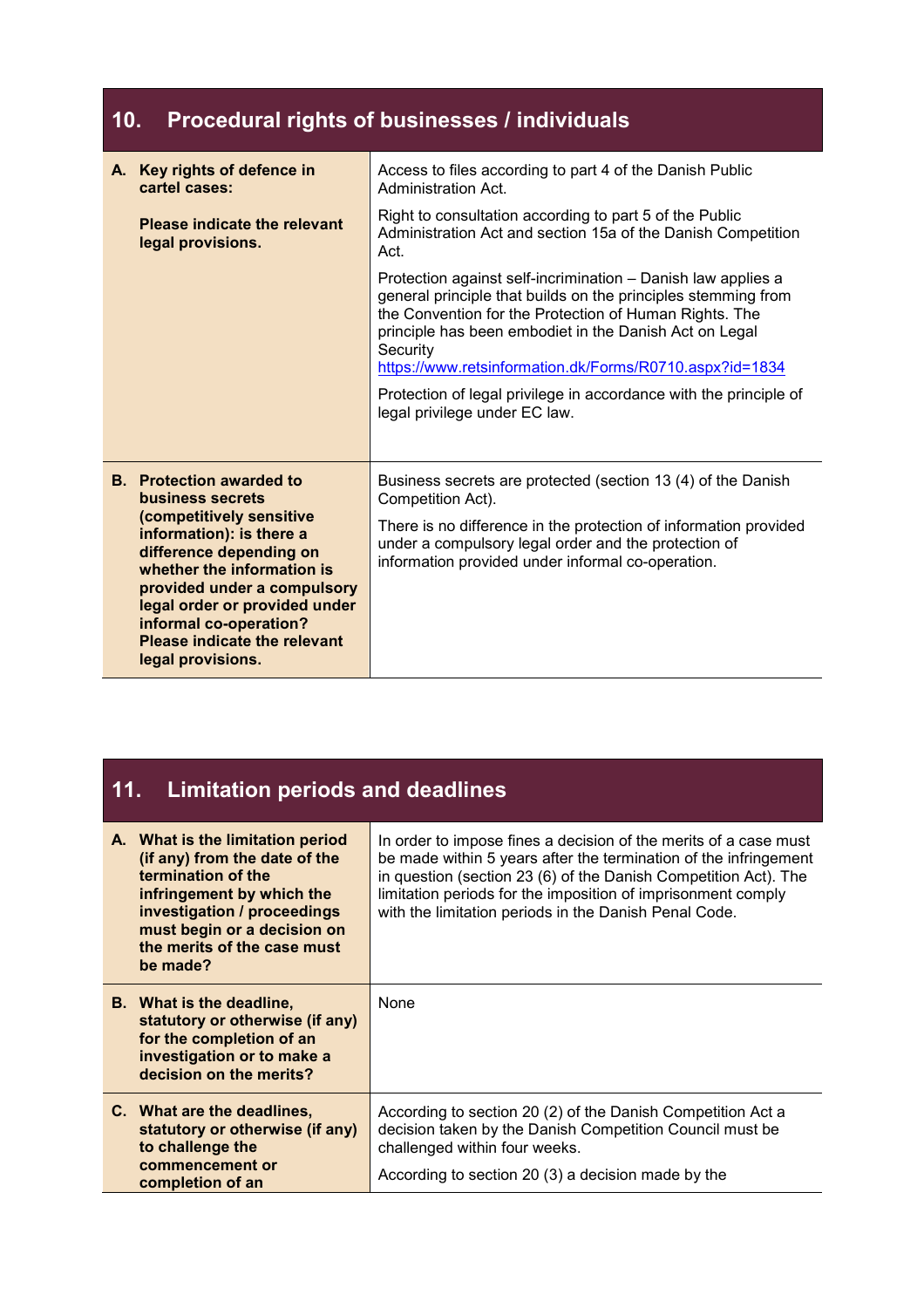Competition Appeals Tribunal must be challenged within eight weeks.

| 12.<br><b>Types of decisions</b>                                                                                                                                                                                                                                                                                                                           |                                                                                                                                                                                                                                                                                                                                                        |
|------------------------------------------------------------------------------------------------------------------------------------------------------------------------------------------------------------------------------------------------------------------------------------------------------------------------------------------------------------|--------------------------------------------------------------------------------------------------------------------------------------------------------------------------------------------------------------------------------------------------------------------------------------------------------------------------------------------------------|
| A. List which types of decisions<br>on the merits of the case can<br>be made in cartel cases<br>under the laws listed under<br>Section 1.                                                                                                                                                                                                                  | The Competition Council can make the following types of<br>decisions:<br>A finding of an infringement<br>An order to bring the infringement to an end and<br>-<br>A commitment decision<br>Only the courts can impose fines and imprisonment.                                                                                                          |
| <b>B.</b> List any other types of<br>decisions on the merits of the<br>case relevant particularly in<br>hardcore cartel cases under<br>the laws listed under Section<br>1 (if different from those<br>listed under 12/A).                                                                                                                                  | If the infringement is intentional and of serious nature the<br>penalty may increase to imprisonment for 1 year and 6 months<br>according to section 22 (3) of the Danish Competition Act.<br>In particularly aggravating circumstances the penalty may<br>increase to imprisonment for 6 years according to section 299c<br>of the Danish Penal Code. |
| C. Can interim measures $8$ be<br>ordered during the<br>proceedings in cartel cases?<br>(if different measures for<br>hardcore cartels please<br>describe both <sup>9</sup> .) Which<br>institution (the investigatory /<br>the decision-making one) is<br>authorised to take such<br>decisions? What are the<br>conditions for taking such a<br>decision? | <b>No</b>                                                                                                                                                                                                                                                                                                                                              |

#### **13. Sanctions for procedural breaches (non-compliance with procedural obligations) in the course of investigations**

<sup>8</sup> In some jurisdictions, in cases of urgency due to the risk of serious and irreparable damage to competition, either the investigator or the decision-making agency may order interim measures prior to taking a decision on the merits of the case [e.g.: by ordering the immediate termination of the infringement].

<sup>9</sup> Only for agencies which answered "yes" to question 2.B. above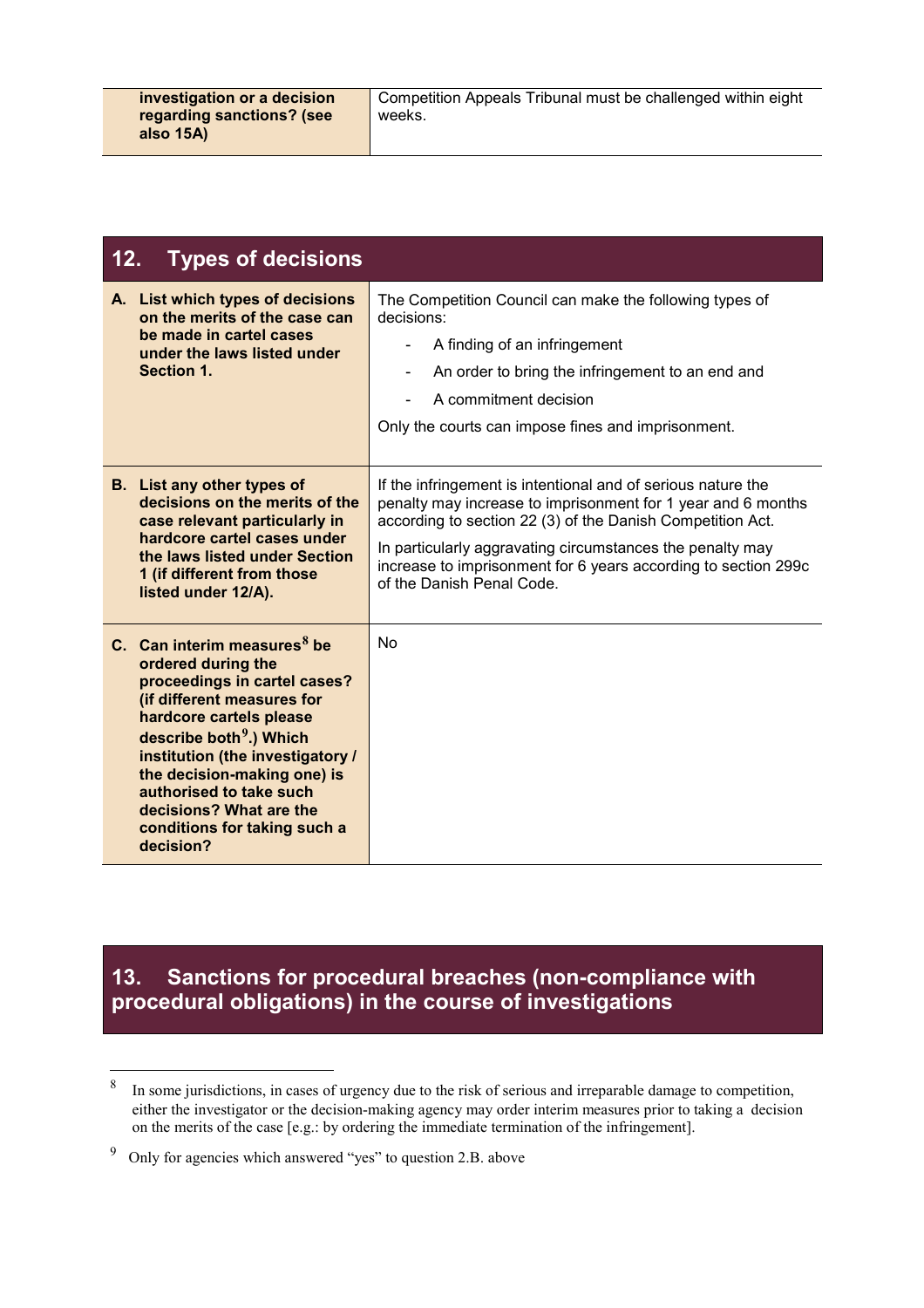| A. Grounds for the imposition of<br>procedural sanctions / fines: | According to section 22 in the Competition Act penalty<br>payments can be imposed on parties, who fail to:                                                                                                                                                                                                                                                             |
|-------------------------------------------------------------------|------------------------------------------------------------------------------------------------------------------------------------------------------------------------------------------------------------------------------------------------------------------------------------------------------------------------------------------------------------------------|
|                                                                   | Submit such information which the Competition Council<br>$\blacksquare$<br>may request under this Act, or                                                                                                                                                                                                                                                              |
|                                                                   | Comply with a condition or an order issued under this<br>Act, or                                                                                                                                                                                                                                                                                                       |
|                                                                   | Fulfil an obligation made binding                                                                                                                                                                                                                                                                                                                                      |
|                                                                   | According to section 23 in the Competition Act a fine may be<br>imposed on any party, who:                                                                                                                                                                                                                                                                             |
|                                                                   | Fails to comply with a request made under section 17<br>(request for information), or                                                                                                                                                                                                                                                                                  |
|                                                                   | Supplies, the Competition Authority, the Competition<br>Council or the Competition Appeals Tribunal with<br>incorrect or misleading information or conceals matters<br>of importance for the case in question for which the<br>information was collected.                                                                                                              |
| B. Type and nature of the<br>sanction (civil,                     | The sanctions under section 22 are administrative daily or<br>weekly penalty payments.                                                                                                                                                                                                                                                                                 |
| administrative, criminal,<br>combined; pecuniary or<br>other):    | The sanctions under section 23 are criminal fines.                                                                                                                                                                                                                                                                                                                     |
| C. On whom can procedural<br>sanctions be imposed?                | On any person/undertaking, that fails to submit information,<br>comply with a condition or fulfil an obligation under section 22<br>or who fails to comply with a request for information or<br>supplies, the Competition Authority, the Competition Council or<br>the Competition Appeals Tribunal with incorrect or misleading<br>information (cf. point 13A above). |
| D. Criteria for determining the<br>sanction / fine:               | N/A                                                                                                                                                                                                                                                                                                                                                                    |
| E. Are there maximum and / or<br>minimum sanctions / fines?       | There is no statutory minimum og maximum of a fine which is<br>issued according to Section 22. However, a weekly penalty<br>payment according to Section 22 usually lies in the range of<br>approx. 700-1.350 EUROs.                                                                                                                                                   |

## **14. Sanctions on the merits of the case**

| A. Type and nature of sanctions | Decisions made by the Competition Council/The DCCA are          |
|---------------------------------|-----------------------------------------------------------------|
| in cartel cases (civil,         | administrative sanctions, while fines imposed by the courts are |
| administrative, criminal,       | criminal sanctions.                                             |
| combined):                      | The Competition Council/The DCCA addresses decisions to         |
| On whom can sanctions be        | undertakings or associations of undertaking. Courts can         |
| imposed?                        | impose fines on undertakings, associations of undertakings      |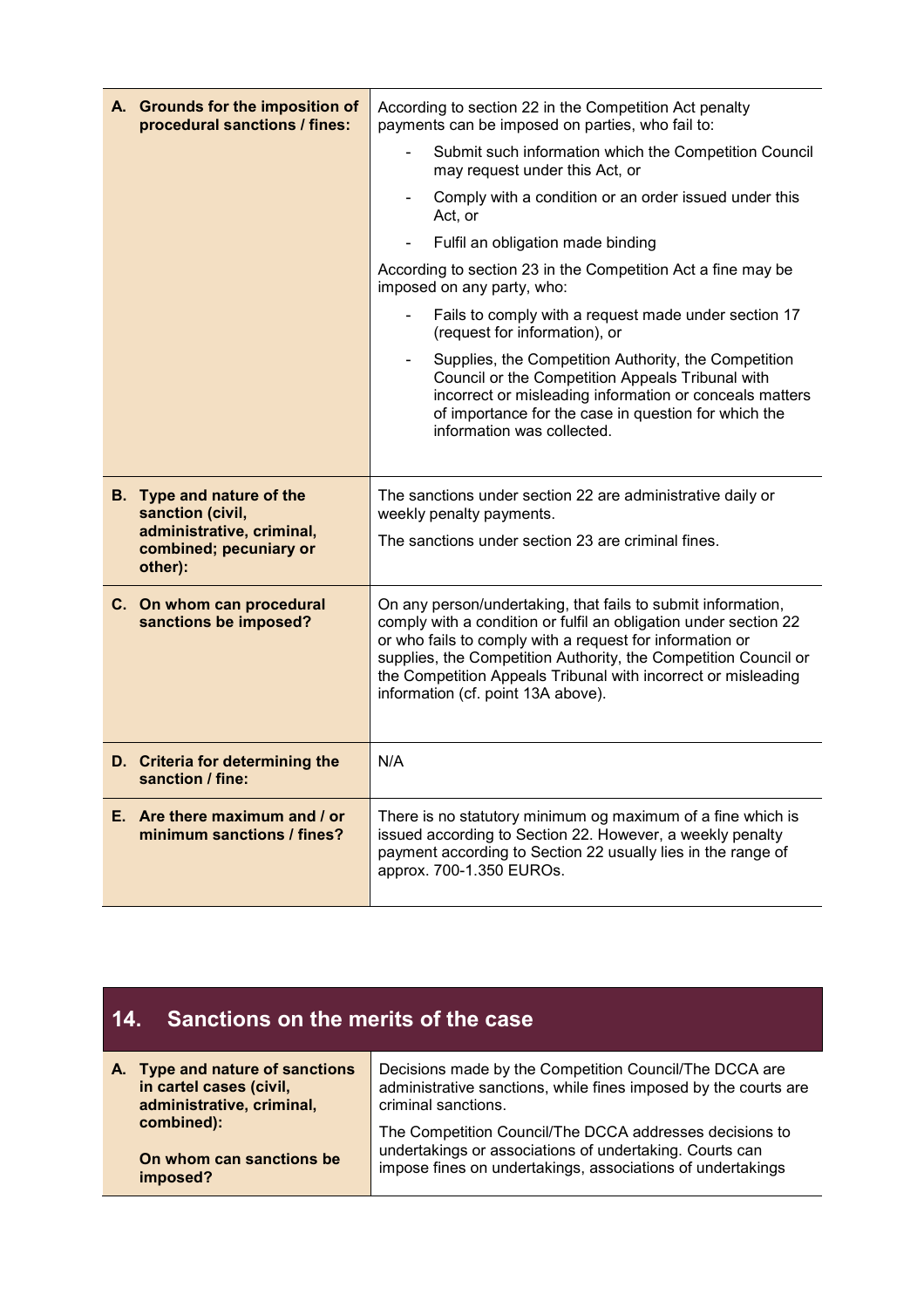|  |                                                                                                                                                                                                                   | and persons.                                                                                                                                                                                                                                                                     |
|--|-------------------------------------------------------------------------------------------------------------------------------------------------------------------------------------------------------------------|----------------------------------------------------------------------------------------------------------------------------------------------------------------------------------------------------------------------------------------------------------------------------------|
|  | <b>B.</b> Criteria for determining the<br>sanction / fine:                                                                                                                                                        | The criteria for determining the fines are gravity, duration,<br>turnover, aggravating and mitigating circumstances.                                                                                                                                                             |
|  |                                                                                                                                                                                                                   | The determination follows the principles of the Commission's<br>Guidelines from 1998 on the method of setting fines, although<br>the lawmakers has stated that the amounts of the fines shall be<br>set at a lower level, than the fines imposed by the European<br>Commission.  |
|  |                                                                                                                                                                                                                   | When setting a fine, the basic amounts, that are set out on the<br>basis of the gravity, are:                                                                                                                                                                                    |
|  |                                                                                                                                                                                                                   | Less serious infringement: Up to 535.874 EUROs                                                                                                                                                                                                                                   |
|  |                                                                                                                                                                                                                   | Serious infringement: From 535.874 EUROs to 2.679.372<br><b>EUROs</b>                                                                                                                                                                                                            |
|  |                                                                                                                                                                                                                   | Very serious infringement: From 2.679.372 EUROs and up                                                                                                                                                                                                                           |
|  |                                                                                                                                                                                                                   | Accordingly the personal fines are:                                                                                                                                                                                                                                              |
|  |                                                                                                                                                                                                                   | Less serious infringement: 6.698 EUROs                                                                                                                                                                                                                                           |
|  |                                                                                                                                                                                                                   | Serious infringement: 13.396 EUROs                                                                                                                                                                                                                                               |
|  |                                                                                                                                                                                                                   | Very serious infringement: 26.793 EUROs                                                                                                                                                                                                                                          |
|  |                                                                                                                                                                                                                   |                                                                                                                                                                                                                                                                                  |
|  |                                                                                                                                                                                                                   | The basic amounts can be raised or reduced on the basis of<br>the duration, turnover, aggravating and mitigating<br>circumstances.                                                                                                                                               |
|  | C. Are there maximum and / or<br>minimum sanctions / fines?                                                                                                                                                       | 10% of the global turnover for the group.                                                                                                                                                                                                                                        |
|  | D. Guideline(s) on calculation of<br>fines:                                                                                                                                                                       | The Danish practice follows the principles set out in the<br>Commission's Guidelines from 1998 on the method of setting<br>fines.                                                                                                                                                |
|  | E. Does a challenge to a<br>decision imposing a sanction<br>/ fine have an automatic<br>suspensory effect on that<br>sanction / fine? If it is<br>necessary to apply for<br>suspension, what are the<br>criteria? | A challenge to a decision imposing a fine has an automatic<br>suspensory effect on that decision, if the challenge has been<br>made within the time limit, laid down in the general criminal<br>procedural rules (normally 14 days from the pronouncement of<br>the conviction). |
|  |                                                                                                                                                                                                                   | During the administrative procedures, the starting point is that<br>a challenge to a decision has no automatic suspensory effect.                                                                                                                                                |
|  |                                                                                                                                                                                                                   | However, it is possible for an undertaking to apply for<br>suspension. There are no fixed criteria for such an application.                                                                                                                                                      |
|  |                                                                                                                                                                                                                   | The assessment of whether to grant a suspension or not<br>depends on the specific facts of the case, but especially on the<br>possible damaging effects that could be related to not<br>suspending the decision.                                                                 |